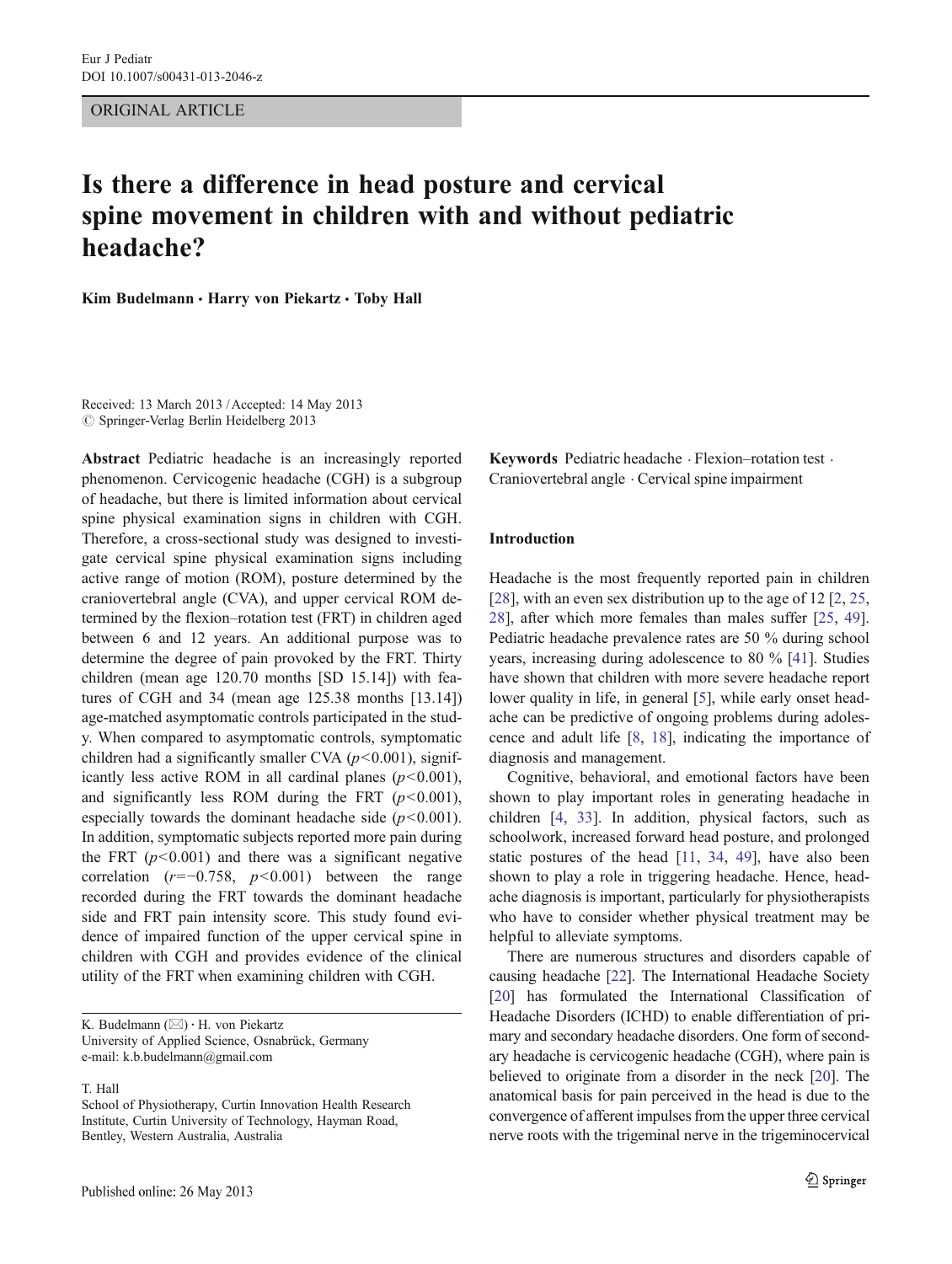nucleus [[7,](#page-6-0) [22\]](#page-6-0). The ICHD [\[20](#page-6-0)] is commonly used to diagnose headache in adults and relies mainly on subjective descriptors from the patient [[40](#page-7-0)]. In pediatric headache, such subjective differentiation is more difficult [[27,](#page-6-0) [49\]](#page-7-0) and physical signs become increasingly important to identify CGH.

Physical examination has been shown to be successful in distinguishing CGH from other headache forms in adults [[23\]](#page-6-0). Physical signs characteristic of CGH in adults include impaired range of rotation in the upper cervical spine identified by the flexion–rotation test (FRT) [\[12](#page-6-0), [15,](#page-6-0) [35,](#page-6-0) [45\]](#page-7-0), decreased active range of motion (ROM) [[23](#page-6-0), [51,](#page-7-0) [52](#page-7-0)], increased forward head posture [\[48\]](#page-7-0), upper cervical joint dysfunction [[16](#page-6-0)], and impaired cervical muscle function [\[21](#page-6-0), [22](#page-6-0)]. To date, few studies have investigated these or other factors in children who suffer from headache [[47](#page-7-0), [49](#page-7-0)]. Published normal values for active cardinal plane ROM in asymptomatic children indicate larger ranges than adults [\[3](#page-6-0), [29\]](#page-6-0), thus warning of the difficulty of using adult values when examining children.

The therapist examining children with purported CGH requires a good knowledge of the musculoskeletal characteristics of the cervical spine of asymptomatic children in order to identify differences and potential impairments. Recent literature advocates the use of the FRT as a useful means of identification of impairment of the upper cervical spine and CGH diagnosis in adults [[14,](#page-6-0) [16,](#page-6-0) [17](#page-6-0)]. For this test, the subject's neck is positioned in end range flexion, which blocks as much rotational movement as possible in the cervical spine below and above C1/C2 and helps to identify dysfunctions in the upper cervical spine [\[12](#page-6-0), [35\]](#page-6-0). In asymptomatic adults, normal values for ROM during the FRT are reported as  $38^{\circ}$  (36) and  $45^{\circ}$  (13) to each side, while range is less than 32° is the positive cutoff value (16). However, this test has not been evaluated in children. Furthermore, no studies have examined the relationship between ROM of the upper cervical spine and other measures of musculoskeletal function of the cervical spine in children with headache. Specifically, there are no studies that have determined the relationship between cervical posture and ROM of the upper cervical spine. Indeed, there is very little information regarding the presence of impairments of the cervical spine in pediatric headache, in general, or CGH, in particular. Therefore, the aim of this study was to investigate active ROM of the cervical spine, forward head posture identified by the craniovertebral angle (CVA), and the FRT in asymptomatic children and children with purported CGH in order to detect possible differences between groups.

## Methods

A cross-sectional study was designed to assess active ROM of the cervical spine, the CVA, and the FRT in 30 children with purported CGH and 34 age-matched asymptomatic children.

#### Subjects

Due to logistical reasons, asymptomatic subjects were recruited from a high school and handball club in Bremen/Germany, whereas the subjects with purported CGH were recruited from three physiotherapy departments in the Netherlands. One examiner lived in the Netherlands and had contact with three physiotherapy departments that treat children, whereas the second examiner lived in Germany. This approach allowed a more practical recruitment of a higher number of feasible subjects. All children were recruited after consultation and after written informed consent was provided by their parents. All potential subjects had been informed of their right to refuse to participate in the study or to withdraw consent to participate at any time without reprisal. In addition, the rights of the children were protected at all times. Thus, the protocol for this study followed the ethical principles of the Declaration of Helsinki of the World Medical Association.

To be included in the asymptomatic group, volunteers were required to be asymptomatic and between the ages 6 and 12 years. Subjects were excluded if they had headache more than once per month, any history of cervical spine surgery, a diagnosis of Down's syndrome or rheumatoid arthritis, and inability to tolerate the FRT.

Symptomatic children were interviewed and included in the purported CGH group if they met the inclusion criteria based on the description outlined by Antonaci et al. [\[1](#page-6-0)]. All children were required to fulfill all five criteria derived from the original diagnostic criteria for CGH proposed by Sjaastad et al. [[43](#page-7-0)], thus indicating "probable" CGH (Table [1\)](#page-2-0). To be included in the symptomatic group, the children had to have unilateral or side-dominant headache without side shift [[43\]](#page-7-0), associated neck pain or stiffness [\[6,](#page-6-0) [43](#page-7-0)], headache precipitated by neck movement or postures [\[42\]](#page-7-0), headache frequency of at least an average of one per week, and history of episodic semicontinuous or continuous headache for at least the previous 3 months. Previous studies [[12](#page-6-0), [15](#page-6-0)] have used these criteria and showed differences in FRT ROM values between symptomatic and asymptomatic groups of adults.

Potential subjects with CGH were put forward by the physiotherapy clinics for potential recruitment and the subjects were then interviewed by one of the examiners. In total, 46 children were interviewed and of these, 30 children were found to be suitable for inclusion in the study. Consequently, 16 children did not meet the inclusion criteria and were not assessed.

## Instrumentation

The Keno®-cervical measurement instrument (Kuntoväline Oy & David Fitness & Medical Ltd., Helsinki, Finland) was used to measure cardinal plane active cervical ROM during flexion, extension, lateral bending, and rotation. The Keno®-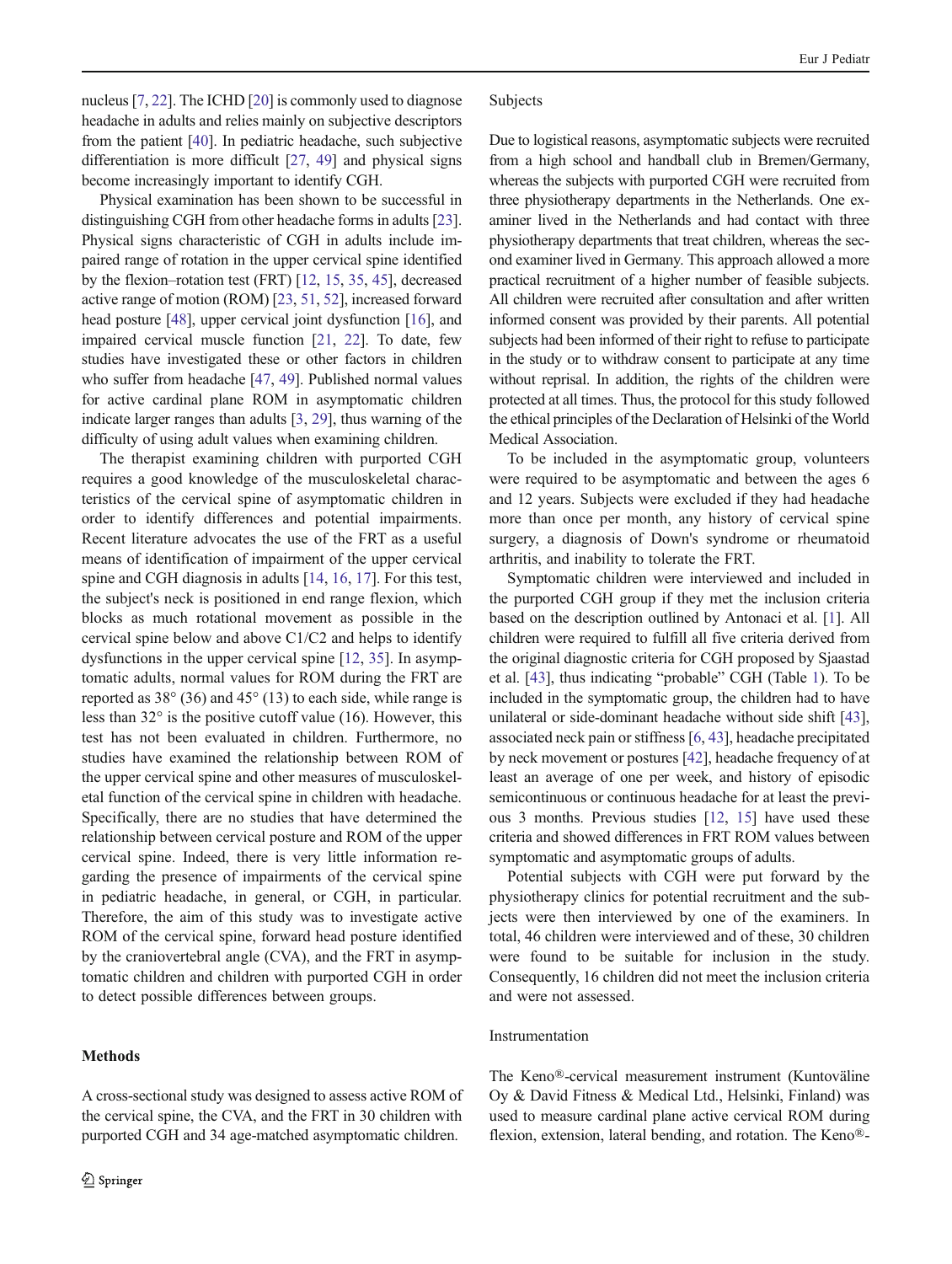#### <span id="page-2-0"></span>Table 1 Summarized diagnostic criteria for cervicogenic headache according to Antonaci [\[1](#page-6-0)]

- (1) Unilateral headache without sideshift
- (2) Symptoms and signs of neck involvement
- (3) Pain episodes of varying duration or fluctuating, continuous pain
- (4) Moderate, nonexcruciating pain, usuallyof a nonthrobbing nature
- (5) Pain starting in the neck, eventually spreading to oculo-fronto-temporal areas, where the maximum pain is often located
- (6) Anesthetic blockades on the symptomatic side abolish the pain transiently, or sustained a whiplash trauma a relatively short time prior to the onset

(7) Associated features including autonomic symptoms and signs, nausea, vomiting, ipsilateral edema, and flushing mostly in the periocular area, dizziness, photo- and phonophobia; blurred vision ipsilateral to the pain.

cervical measurement helmet (Fig. 1) consists of a plastic frame with two adjustable gravity goniometers, a compass, and two spirit levels attached to the frame. A previous study has found a standard error of measurement (SEM) of at most 4° [\[10\]](#page-6-0) for a similar measurement device for measuring cervical ROM. Intrarater reliability has been reported as good, with intraclass correlation coefficient's [ICC] of 0.64–0.90 [\[36\]](#page-6-0), while interrater reliability ICC's range from 0.61 to 0.95 [\[36\]](#page-6-0).

The photometry program designed by the Cranio Facial Therapy Academy (CRAFTA) was used to determine the CVA from a digital photograph (Fig. 2). The CVA is the angle formed by a horizontal line drawn through the spinous process of the seventh cervical vertebra (C7) and a line joining the spinous process of C7 vertebra with the tragus of the ear [\[38](#page-6-0), [46\]](#page-7-0). This measurement has shown to be a reliable indicator for identifying head and neck posture (ICC 0.84) and has a minimal detectable change of 3.6° [\[26](#page-6-0), [50](#page-7-0)].

A compass goniometer fixed to the subject's head with elasticated Velcro straps was used to measure ROM during the FRT (Plastimo Airguide, Inc. (compasses), 1110 Lake Cook Road, Buffalo Groove, IL 60089, USA) (Fig. [3\)](#page-3-0) according to a previously reported method [[12\]](#page-6-0). This measurement method has been shown to be reliable, even when used by inexperienced examiners [\[14](#page-6-0)]. Intrarater reliability is reported as 0.95 (95 % CI: 0.90–0.98) [[16\]](#page-6-0) and 0.93 (95 % CI: 0.87–0.96) [\[14](#page-6-0)], while the SEM is at most 1.0° [\[14](#page-6-0)]. Range was recorded to the left and right and separately towards the dominant and nondominant headache sides.

Pain responses associated with the FRT were assessed with the colored analog scale (CAS). This scale has a colored triangle on the front with gradations in length and color, which helps children to estimate their pain intensity, whereas the reverse side shows numerical ratings between 0 and 10. The CAS has been found to be an accurate and valid measuring instrument for measuring pain in children 5 years and older [[32\]](#page-6-0).

# Procedures

Prior to the main study, an interrater reliability study was conducted. Two examiners, physiotherapists with more than 4 years experience, carried out all tests, one for the asymptomatic group and one for the group with purported CGH. To determine interrater reliability, eight volunteers were tested according to the examination procedure by each examiner. Subjects were examined independently, with each



Fig. 1 The Keno®-cervical measurement instrument was used to measure cardinal plane active cervical range of motion during flexion, extension, lateral bending, and rotation



Fig. 2 Determination of the craniovertebral angle (CVA) using the CRAFTA photometry program. CVA: angle formed by a horizontal line drawn through the spinous process of the seventh cervical vertebra (C7) and a line joining the spinous process of C7 vertebra with the tragus of the ear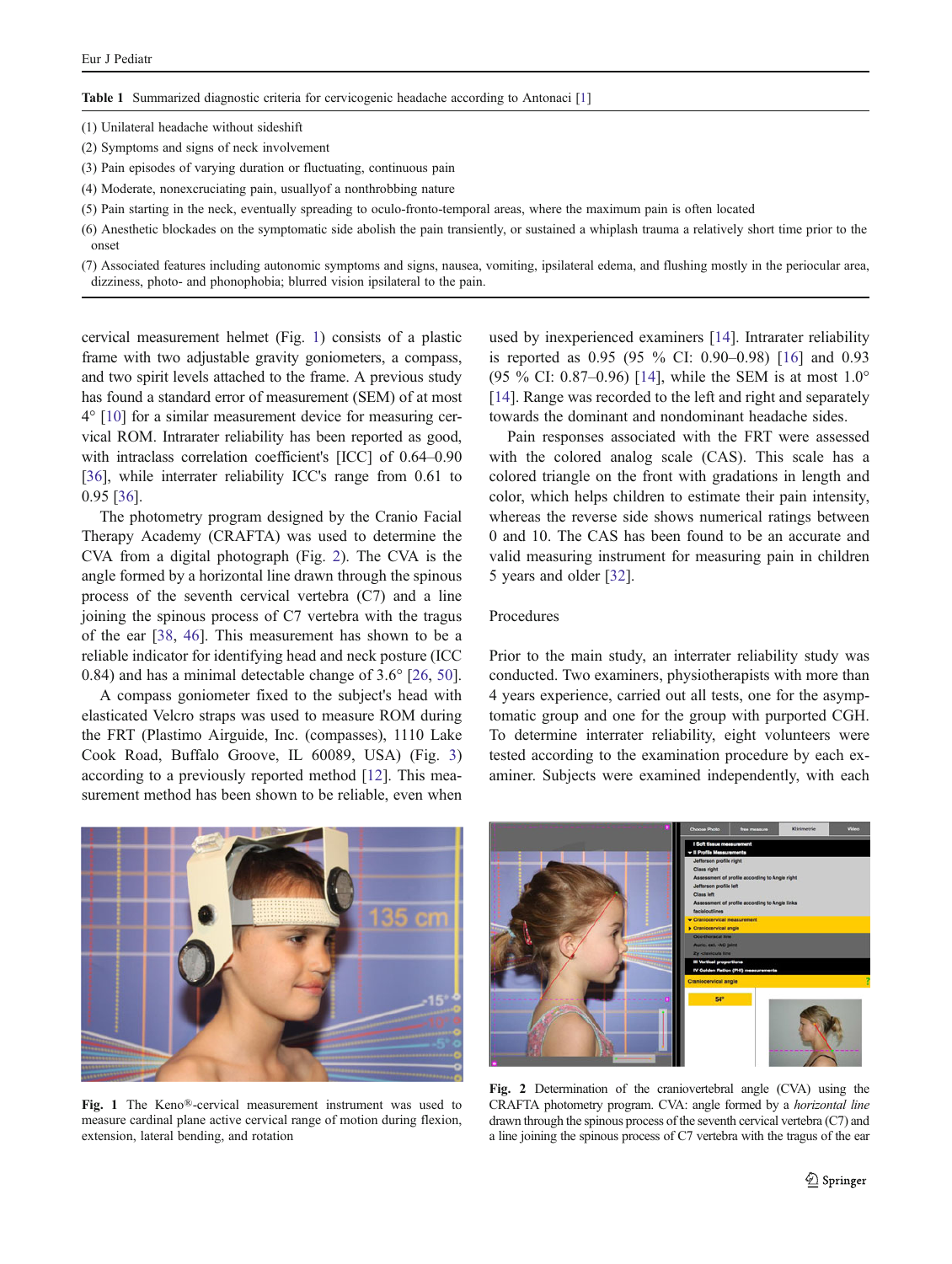<span id="page-3-0"></span>

Fig. 3 The flexion–rotation test (FRT) measured using a modified cervical range of motion device. The head and neck are placed in end range flexion before adding rotation in order to minimise movements below C2

examiner blind to the other's measured values. Subjects were tested 5 min apart.

In the main study, all measurements were assessed in a standardized manner to ensure reproducibility. The CVA was determined first. Before the subject's photograph was taken, the camera was fixed to a tripod set 2 m from the subject. The tripod was equipped with two spirit levels to ensure horizontal alignment of the camera. The photographed image section included the lateral view of the head and shoulder girdle down to the insertion of the deltoid muscle. Each child was barefoot and asked to stand comfortably in a relaxed stance on a 70 cm-long and 30-cm-wide piece of carpet.

Following this, each child was given a practical demonstration of the assessment procedure for all six active ROM tests. They were also given a trial practice run to warrant familiarity with the testing protocol. Each child was instructed to sit with their trunk stationary in an erect posture on a plinth, with the arms relaxed at their sides. If necessary, the movement was corrected by the examiner to ensure movement of the head in only one plane. The child was asked to move their head to the maximum comfortable range. Following each movement, subjects were asked to return to the starting position. Each cardinal plane movement was performed only once.

Subsequently, the FRT was performed while the child was positioned in supine. This procedure was based on the description of Hall and Robinson [\[12](#page-6-0)] and Hall et al. [[16\]](#page-6-0). Each child lay supine on an examination table with their hands relaxing on their abdomen with the neck passively placed in end-range flexion. In this position, the head was rotated to each side to the maximum comfortable range until the examiner noticed firm resistance or the child requested the movement to be stopped because of pain. In all cases, resistance rather than pain limited the movement. Immediately following the FRT, each child was asked to rate the discomfort felt during the FRT on the CAS.

#### Data analysis

All data were analyzed using Statistical Package for Social Sciences version IBM SPSS Statistics 19. In all cases, alpha was set at the 0.05 level. Interrater reliability was determined by an average measure intraclass correlation coefficient (ICC). The Shapiro–Wilk's test was used to determine normality of data distribution. Data was analyzed using an unpaired  $t$  test or Mann–Whitney  $U$  test to compare mean values. An unpaired  $t$  test was used for normally distributed data and the Mann–Whitney U test used when this was not the case. Spearman's rank correlation was used to determine the relationship between ROM on the FRT and pain recorded by the CAS as well as ROM on the FRT and the CVA. The purpose of this analysis was to identify any possible relationship between impairment measures in children with purported CGH.

# Results

Interrater reliability for ROM recorded during the FRT was high with an ICC of 0.93 (95 % CI: 0.69–0.99) and moderate to high for the CVA with an ICC of 0.88 (95 % CI: 0.51– 0.97), indicating at least good reliability for these measures. The asymptomatic group consisted of 34 children (26 females; mean age 125.38 months [SD 13.14]), whereas the group with purported CGH consisted of 30 children with a mean duration of symptoms of 20.7 months (19 females; mean age 120.70 months [SD 15.14]). An unpaired  $t$  test revealed no significant difference for age between groups  $(p=0.58)$ . In the symptomatic group, headache was more frequently reported as dominant on the right side (19/30, 63.3 %) compared to the left (11/30, 36.7 %). Means, standard deviations (SD), ranges in degrees and level of significance of the variables age, CVA, pain intensity, and cervical movements are outlined in Table [2.](#page-4-0)

The CVA of the asymptomatic children and symptomatic children were 51.26° (SD 4.78) and 47.27° (SD 2.36), respectively. An unpaired  $t$  test revealed a significant difference of 3.99 $^{\circ}$  in CVA between groups ( $p$ <0.001). Similarly, a Mann–Whitney U test revealed a significant difference between groups for each active cervical ROM  $(p<0.001)$ .

The asymptomatic subjects had significantly greater ROM, as well as cardinal plane ROM differences, recorded during the FRT to the right and left when compared to the symptomatic children  $(p<0.001)$ . Mean ranges of rotation to the right (52.97/SD 4.65) and left (52.38/SD5.47) were not significantly different within the asymptomatic group  $(p=$ 0.370). However, ranges recorded during the FRT to the right (34.53/SD 8.11) and left (42.63/SD 7.91) differed significantly within the symptomatic group  $(p<0.01)$ . Furthermore, ROM recorded during the FRT towards the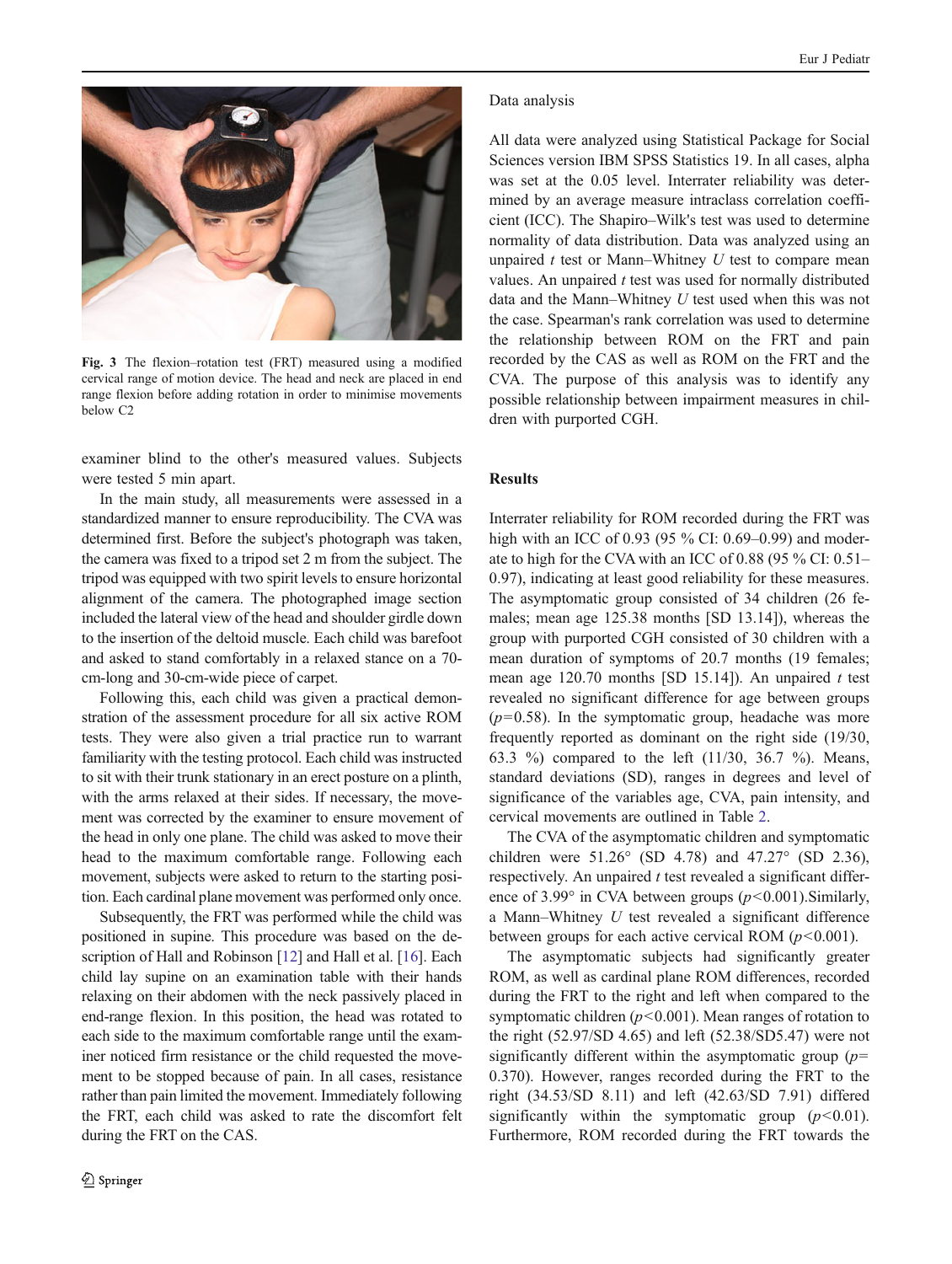<span id="page-4-0"></span>Table 2 Means and standard deviation (SD), range in degrees, and the level of significance of age, pain intensity, craniovertebral angle (CVA), and cervical movements in asymptomatic children  $(n=34)$ and children with purported cervicogenic headache (CGH)  $(n=30)$ 

| Variable                 | Asymptomatic $(n=34)$<br>(mean/SD) | Purported CGH<br>$(n=30)$ (mean/SD) | Level of significance<br>$(p$ value) |  |  |  |  |  |
|--------------------------|------------------------------------|-------------------------------------|--------------------------------------|--|--|--|--|--|
| Age (months)             | 125.38/13.14                       | 120.70/15.14                        | 0.584                                |  |  |  |  |  |
| <b>CVA</b>               | 51.26/4.78                         | 47.27/2.36                          | 0.001                                |  |  |  |  |  |
| Flexion                  | 72.96/13.10                        | 54.43/6.03                          | 0.001                                |  |  |  |  |  |
| Extension                | 87.97/9.87                         | 62.90/16.85                         | 0.001                                |  |  |  |  |  |
| Lateral bending right    | 51.24/5.42                         | 40.13/9.89                          | 0.001                                |  |  |  |  |  |
| Lateral bending left     | 52.06/5.52                         | 41.37/8.23                          | 0.001                                |  |  |  |  |  |
| Rotation right           | 80.56/7.87                         | 63.30/10.97                         | 0.001                                |  |  |  |  |  |
| Rotation left            | 81.24/7.55                         | 68.33/11.88                         | 0.001                                |  |  |  |  |  |
| FRT right                | 52.97/4.65                         | 34.53/8.11                          | 0.001                                |  |  |  |  |  |
| FRT left                 | 52.38/5.47                         | 42.63/7.91                          | 0.001                                |  |  |  |  |  |
| Initial pain score (CAS) | 0.04/0.18                          | 1.78/1.03                           | 0.001                                |  |  |  |  |  |
| Post-FRT right (CAS)     | 0.42/0.64                          | 7.11/1.25                           | 0.001                                |  |  |  |  |  |
| Post-FRT left (CAS)      | 0.45/0.65                          | 3.14/3.18                           | 0.001                                |  |  |  |  |  |

dominant headache side (33.36/SD 6.57) was significantly less than the nondominant headache side (43.80/SD 7.93)  $(p<0.01)$ .

The asymptomatic children had no significant increase in pain ( $p=0.378$ ) as a result of performing the FRT. However, this was not the case in the symptomatic group, where subjects showed a significant increase in pain  $(p<0.001)$  after applying the FRT. Pain intensity scores are shown in Table 2. The higher pain intensities recorded during the FRT to the right in the symptomatic group may be due to the higher prevalence of right-sided headache in this group (19/30, 63.3 % had right-sided headache).

A Spearman's rank correlation was used to determine the relationship between ROM on the FRT and pain recorded by the CAS. This analysis revealed a highly significant negative correlation between the range recorded during the FRT towards the dominant headache side and the post-FRT pain intensity score ( $r = -0.758$ ,  $p < 0.001$ ) with  $r<sup>2</sup>$  value of 0.574, indicating that 57.4 % of the variance of FRT ROM towards the dominant headache side is explained by variability in the CAS pain score. Generally speaking, the lower the ROM towards the dominant headache side, the higher the post-FRT pain intensity score.

In addition, the relationship was sought between combined left and right ROM recorded during the FRT and the CVA. This analysis revealed a significant positive correlation ( $r=0.421$ ,  $p<0.05$ ) with a  $r<sup>2</sup>$  value of 0.177, indicating that only 17.7 % of the variance of combined FRT ROM is predicted by variability in the CVA.

# Discussion

The results of this study show significant differences in all variables, despite no difference in age and similarity in distribution of gender. Previous reports indicated a higher prevalence of headache in girls [\[24](#page-6-0), [25](#page-6-0), [49\]](#page-7-0), which is reflected in our sample of children with headache who were predominantly female.

Cervical range of motion (ROM) in each cardinal plane was significantly less in the children with purported cervicogenic headache (CGH) compared to those without headache (Table [1\)](#page-2-0). ROM values recorded in the asymptomatic group are comparable with a previous report for children [[3\]](#page-6-0). While no previous studies have reported ROM values for children with CGH, these results are consistent with reports in adult populations [[23,](#page-6-0) [51](#page-7-0), [52\]](#page-7-0). Interestingly, ROM does not appear to be restricted in all directions in adults with headache [[23,](#page-6-0) [51,](#page-7-0) [52](#page-7-0)], but the explanation for this is not clear. This study finding of reduced ROM in children with purported CGH supports the current criteria for CGH diagnosis [\[20](#page-6-0), [44\]](#page-7-0).

In addition to differences in ROM, our study found children with purported CGH had significantly different posture to asymptomatic children as identified by the craniovertebral angle (CVA). Children with purported CGH had a significantly smaller CVA and, therefore, increased forward head posture when compared with asymptomatic children (Table [1\)](#page-2-0). The mean CVA of the asymptomatic group is comparable to a previous report of 55° (SD 9.02) in children whose mean age was 12 years [\[39](#page-7-0)]. The difference between groups was 4°, more than the minimal detectable change of 3.6° for this measurement method [\[26\]](#page-6-0). This finding is consistent with one previous report in adults with headache [\[48\]](#page-7-0) and neck pain [\[26\]](#page-6-0), but in contrast to other reports, which found no difference in posture between people with and without headache [\[9,](#page-6-0) [51](#page-7-0)]. Previously, only one study has investigated the CVA in symptomatic children and those with neck pain and/or headache [[49\]](#page-7-0). In that study, no difference was found in CVA between 52 adolescents with pain and 75 adolescents without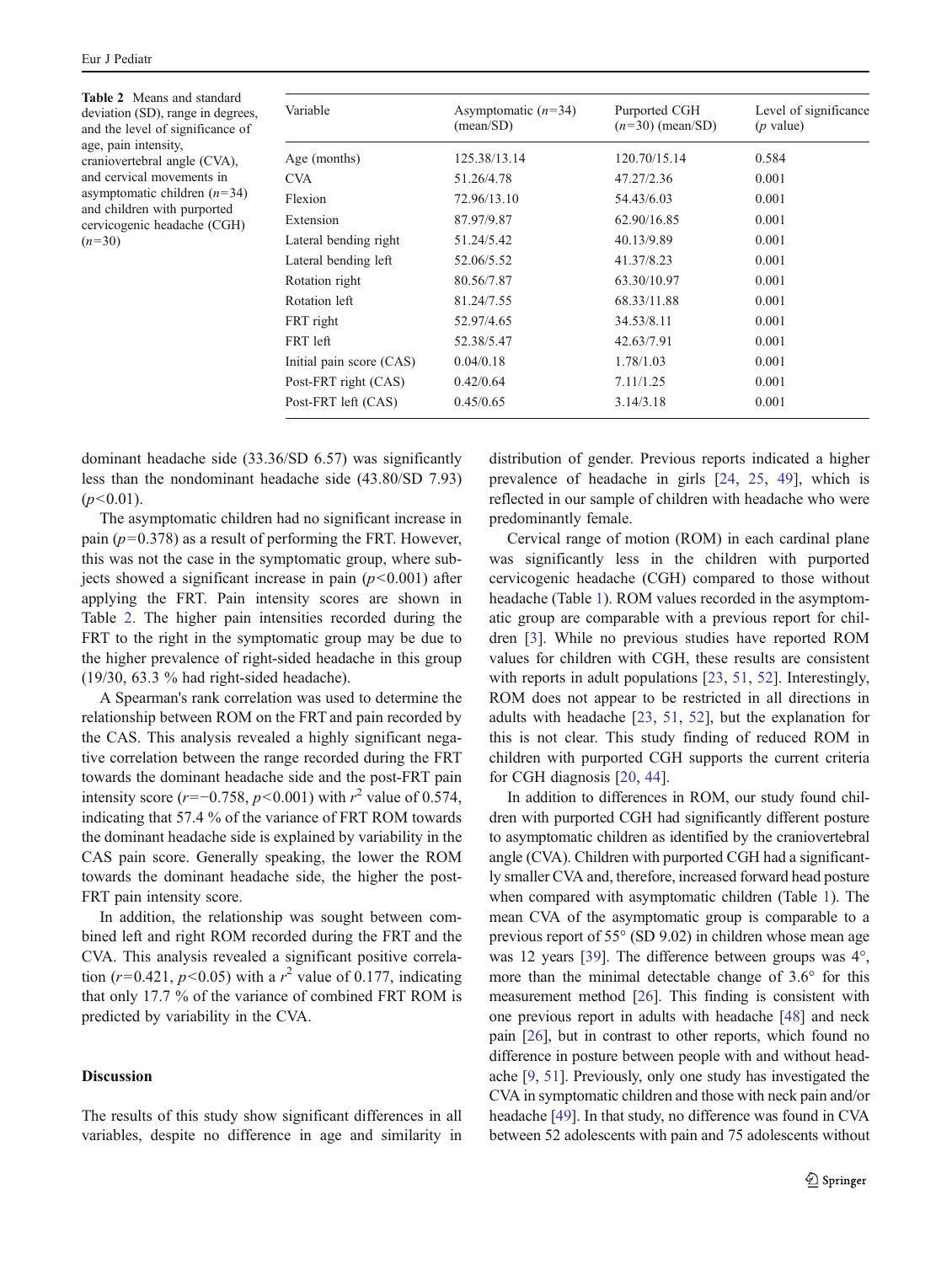pain. Taken as a whole, it would appear that postural change in subjects with purported CGH remains equivocal and further research is required in this area.

To our knowledge, this is the first study investigating the flexion–rotation test (FRT) in children with purported CGH. The results revealed three interesting aspects for discussion. Firstly, the mean range recorded during the FRT in the asymptomatic group was approximately 8° more than that reported for asymptomatic adults [\[12](#page-6-0)]. Secondly, the symptomatic group had significantly less range when compared to the asymptomatic group. The difference in mean range recorded towards the dominant headache side and the range in asymptomatic children was 19°. Lastly, ranges recorded to the right and left were dissimilar in range in children with headache, with approximately 8° difference between sides. One explanation for this could be that of the 30 children with headache, 19 children reported right-side dominant symptoms, while only 11 reported the left side as dominant. Data for ROM towards the dominant and nondominant headache sides was very similar to range to the left and the right. The mean difference of 19°, between children with and without headache, further highlights the usefulness of the FRT in CGH diagnosis. However, it is important to recognize that previous reports of a positive cutoff point of 32–33° reported for the FRT in adults [\[17](#page-6-0), [35](#page-6-0)] should not be used in children because of their greater mobility. Further studies are required to identify the positive cutoff value in children.

It is unclear as to why cardinal plane movement as well as movement during the FRT is altered in children with purported CGH. It is clear that degeneration of the cervical spine is not a factor in this age group. An alternative explanation may be the presence of altered muscle activation in the cervical spine associated with CGH [[23,](#page-6-0) [51\]](#page-7-0). A recent study [\[19](#page-6-0)] found massage of the cervical muscles immediately improved range of motion recorded during the FRT in adults. Similarly, a Mulligan mobilization with movement technique also gained immediate range recorded by the FRT [\[13](#page-6-0)]. Interestingly, we found a strong negative correlation between range recorded towards the dominant headache side and the pain intensity scores recorded after the FRT ( $r=-0.758$ ,  $p<0.001$ ). In adults, the presence of headache pain at the time of testing and the presence of subclinical pain significantly influences the range recorded during the FRT [\[16,](#page-6-0) [45](#page-7-0)]. Hence, pain and associated muscle activity may be important limiting factors influencing upper cervical mobility and the FRT.

In addition to the correlation between the ROM recorded during the FRT and pain intensity scores, we found a moderate positive correlation between the ROM recorded during the FRT and the CVA  $(r=0.421, p<0.05)$ . This indicates that a relatively small proportion of the FRT ROM could be explained by the CVA. One explanation could be the starting position of the FRT. In contrast to increased forward head posture where the upper cervical segments are positioned in extension, the FRT puts the upper cervical spine into full flexion (13). Consequently, altered head posture and reduced ROM of the upper cervical spine do not appear to be related in children with purported CGH. This finding is consistent with that of adults [\[37\]](#page-6-0), which found ROM recorded during the FRT was only weakly associated with forward head posture.

To our knowledge, this is the first study to investigate pain provocation during the FRT. Pain levels after the FRT in the asymptomatic group were very low with a maximum of 2/10 on the CAS. In contrast, following the FRT, pain levels were much higher in the children with headache. This difference may be explained by chronically altered tissue sensitivity in the children with headache who had a mean history of headache for 20.7 months.

We acknowledge a number of limitations of this study. Firstly, a different examiner was used to examine each group. This was done for logistical reasons with children with headache all recruited from physiotherapy practices in the Netherlands, while asymptomatic children were recruited from Germany. This meant that examiners were not blind to the subject's group allocation, but they were trained in the measurement methods. Previously, it has been reported that when using the FRT, even inexperienced examiners have good reliability when compared with experienced examiners [\[14](#page-6-0)]. Secondly, the majority of the asymptomatic children were recruited from a sports club. Each child has a different pain perception depending on the personality, learning, expectations, and previous pain experiences [[30,](#page-6-0) [31](#page-6-0)]. Consequently, active children who play sport may have different range of motion, posture, and responses to testing than less active children.

# Conclusion

This study found evidence of impaired function of the cervical spine in children with purported CGH. When compared with an asymptomatic group of children, those with headache had significantly reduced active ROM in all directions, significantly less range recorded during the FRT, significantly higher pain scores following the FRT, and significantly greater forward head posture. This information may be useful to clinicians in the identification of children with suspected CGH. Decreased ROM and pain provocation during the FRT appears to have potential diagnostic value. This study sets the groundwork for future studies investigating headache in children. Future studies should investigate the diagnostic value of these tests in the identification of CGH from other headache forms such as migraine or tension-type headache. In addition, impairments of the cervical spine as a contributing factor to different pediatric headache forms needs to be clarified in more detail.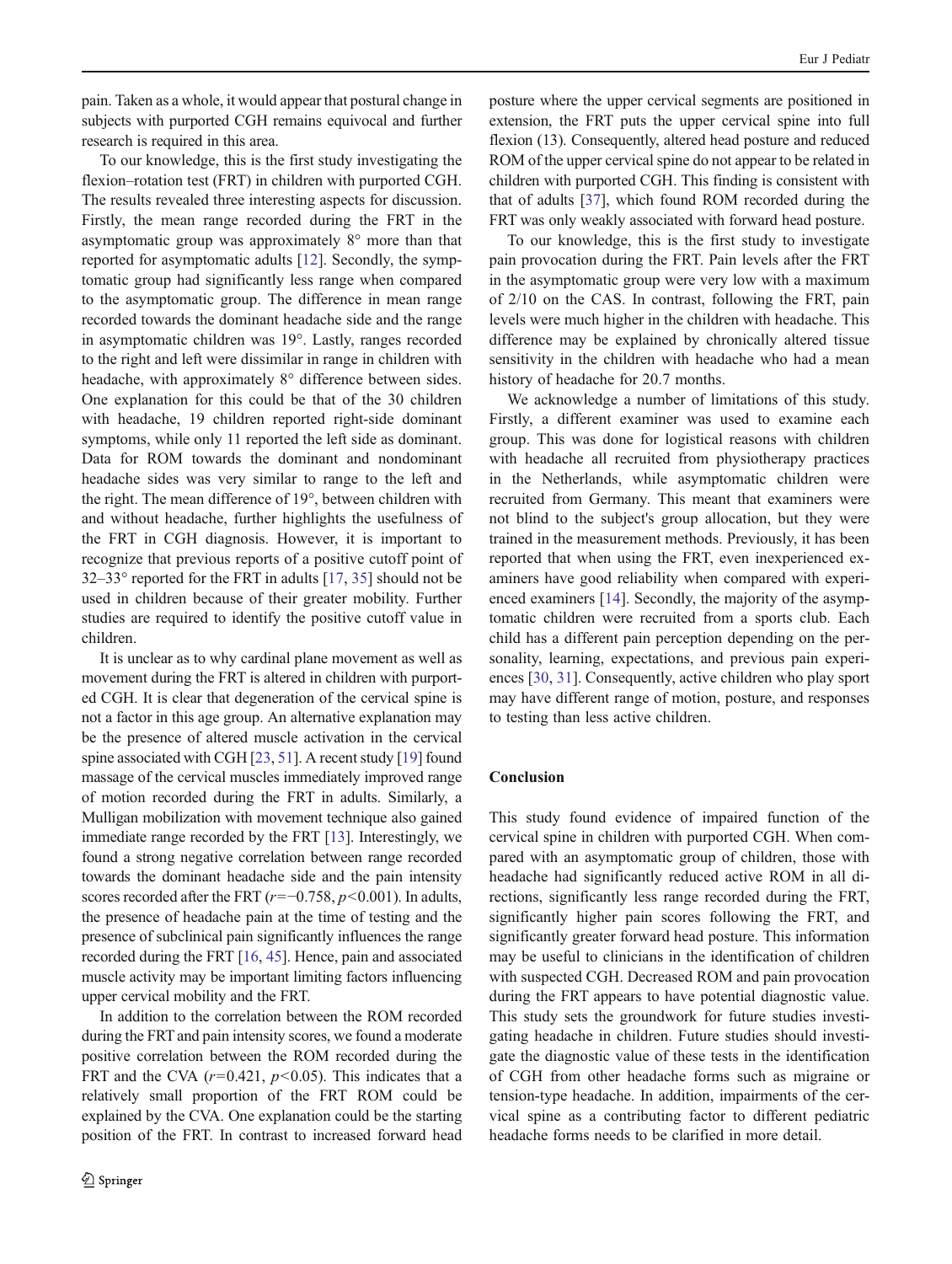#### <span id="page-6-0"></span>Conflicts of interest None.

#### Glossary

| <b>CAS</b> | Colored analog scale |  |  |  |
|------------|----------------------|--|--|--|
|            |                      |  |  |  |

- CGH Cervicogenic headache
- CI Confidence interval
- CVA Craniovertebral angle
- FRT Flexion rotation test
- ICC Intraclass correlation coefficient
- ROM Range of motion
- SD Standard deviation

# **References**

- 1. Antonaci F, Ghirmai S, Bono G, Sandrini G, Nappi G (2001) Cervicogenic headache: evaluation of the original diagnostic criteria. Cephalalgia 21:573–583
- 2. Aromaa M, Rautava P, Helenius H, Sillanpaa ML (1997) Factors of early life as predictors of headache in children at school entry. Headache 38:23–30
- 3. Arbogast KB, Gholve PA, Friedman JE, Maltese MR, Tomasello MF, Dormans JP (2007) Normal cervical spine range of motion in children 3–12 years old. Spine 32:E309–E315
- 4. Bandell-Hoekstra IE, Abu-Saad HH, Passchier J, Frederiks CM, Feron FJ, Knipschild P (2001) Prevalence and characteristics of headache in Dutch schoolchildren. Eur J Pain 5:145–153
- 5. Bandell-Hoekstra IE, Abu-Saad HH, Passchier J, Frederiks CM, Feron FJ, Knipchild P (2002) Coping and quality of life in relation to headache in Dutch schoolchildren. Eur J Pain 6:315–321
- 6. Bogduk N (1994) Cervical causes of headache and dizziness. In: Boyling JD, Palastanga N (eds) Grieve's modern manual therapy, 2nd edn. Churchill Livingstone, Edinburgh
- 7. Bogduk N, Govind J (2009) Cervicogenic headache: an assessment of the evidence on clinical diagnosis, invasive tests, and treatment—review. Lancet Neurol 8:959–968
- 8. Brattberg G (2004) Do pain problems in young school children persists into early adulthood? A 13-year follow-up. Eur J Pain 8:187–199
- 9. Dumas J, Arsenault A, Boudreau G, Magnoux E, Lepage Y, Bellavance A, Loisel P (2001) Physical impairments in cervicogenic headache—traumatic vs. nontraumatic onset. Cephalalgia 21:884–893
- 10. Fletcher JP, Bandy WD (2008) Intrarater reliability of CROM measurement of cervical spine active range of motion in persons with and without neck pain. J Orthop Sports Phys Ther 38(10):640–645
- 11. Geldhof E, Clerk D, Bourdeaudhuij I, Cardon G (2007) Classroom postures of 8–12 year old children. Ergonomics 50(10):1571–1581
- 12. Hall T, Robinson K (2004) The flexion–rotation test and active cervical mobility—a comparative measurement study in cervicogenic headache. Man Ther 9:197–202
- 13. Hall T, Chan HT, Christensen L, Odenthal B, Wells C, Robinson K (2007) Efficacy of a C1–C2 self-sustained natural apophyseal glide (SNAG) in the management of cervicogenic headache. J Orthop Sports Phys Ther 37(3):100–107
- 14. Hall T, Robinson K, Fujinawa O, Akasaka K, Pyne E (2008) Intertester reliability and diagnostic validity of the cervical flexion–rotation test. J Manipulative Physiol Ther 31:293–300
- 15. Hall T, Briffa K, Hopper D (2010) The influence of lower cervical joint pain on range of motion and interpretation of the flexion– rotation test. J Man Manip Ther 18(3):126–202
- 16. Hall T, Briffa K, Hopper D, Robinson K (2010) The relationship between cervicogenic headache and impairment determined by the flexion–rotation test. J Manipulative Physiol Ther 33(9):666–671
- 17. Hall T, Briffa K, Hopper D, Robinson K (2010) Long-term stability and minimal detectable change of the cervical flexion–rotation test. J Orthop Sports Phys Ther 40(4):225–229
- 18. Hernandez-Latorre MA, Roig M (2000) Natural history of migraine in childhood. Cephalalgia 20:573–579
- 19. Hopper D, Bajaj Y, Choi CK, Jan H, Hall T, Robinson K, Briffa K (2012) A pilot study to investigate the short-term effects of specific soft tissue massage on upper cervical movement impairment in patients with cervicogenic headache. J Man Manip Ther (accepted for publication).
- 20. Society IH (2004) The international classification of headache disorders. 2nd edition. Cephalalgia 24(1):9–160
- 21. Jull G, Barrett C, Magee R, Ho P (1999) Further characterisation of muscle dysfunction in cervical headache. Cephalalgia 19:179–185
- 22. Jull G, Niere KR (2004) The cervical spine and headache. In: Boyling JD (ed) Grieve's modern manual therapy, chapter 21. Churchill Livingstone, Edinburgh, pp 291–309
- 23. Jull G, Amiri M, Bullock-Saxton J, Darnell R, Lander C (2007) Cervical musculoskeletal impairment in frequent intermittent headache. Part 1: subjects with single headaches. Cephalalgia 27(7):793–802
- 24. Knackstedt H, Bansevicius D, Aaseth K, Grande RB, Lundqvist C, Russell MB (2010) Cervicogenic headache in the general population: the Akershus study of chromic headache. Cephalalgia 30:1468
- 25. Kröner-Herwig B, Heinrich M, Morris L (2007) Headache in German children and adolescents: a population-based epidemiological study. Cephalalgia 27:519–527
- 26. Lau HC, Chiu TW, Lam TH (2010) Measurement of craniovertebral angle with electronic head posture instrument: criterion validity. J Rehabil Res Dev 47(9):911–918
- 27. Laurell K, Larsson B, Eeg-Olofsson O (2003) Headache in schoolchildren: agreement between different sources of information. Cephalalgia 23:420–428
- 28. Laurell K, Larsson B, Eeg-Olofsson (2005) Headache in schoolchildren: association with other pain, family history and psychosocial factors. Pain 119:150–158
- 29. Lynch-Caris T, Majeske KD, Brelin-Fornari J, Nashi S (2008) Establishing reference values for cervical spine range of motion in pre-pubescent children. J Biomech 41:2714–2719
- 30. Mathews L (2011) Pain in children: neglected, unaddressed and mismanaged. Indian Journal of Palliative Care 17(4):70–73
- 31. McGrath PA (1990) Pain in children: nature, assessment and treatment. Guilford, New York
- 32. McGrath PA, Seifert C, Speechley K, Booth J, Stitt L, Gibson M (1996) A new analogue scale for assessing children's pain. An initial validation study Pain 64:435–443
- 33. McGrath PA, Hillier LM (2001) Recurrent headache: triggers, causes and contributing factors. In: McGrath, Hillier LM (eds) The child with headache—diagnosis and treatment. International Association for the Study of Pain, Seattle
- 34. Murphy S, Buckle P, Stubbs D (2004) Classroom posture and selfreported back and neck pain in schoolchildren. Appl Ergon 35:113–120
- 35. Ogince M, Hall T, Robinson K, Blackmore AM (2007) The diagnostic validity of cervical flexion–rotation test in C1/C2-related cervicogenic headache. Man Ther 12:256–262
- 36. Poelsson A, Hedlund R, Ertzgaard S, Öberg B (2000) Intra- and intertester reliability and range of motion of the neck. Physiother Can 52:233–242
- 37. Quek J, Pua YH, Clark R, Bryant AL (2013) Effects of thoracic kyphosis and forward head posture on cervical range of motion in older adults. Man Ther 18(1):65–71
- 38. Raine S, Twomey L (1997) Head and shoulder posture variations in 160 asymptomatic women and men. Arch Phys Med Rehabil 78:1215–1223